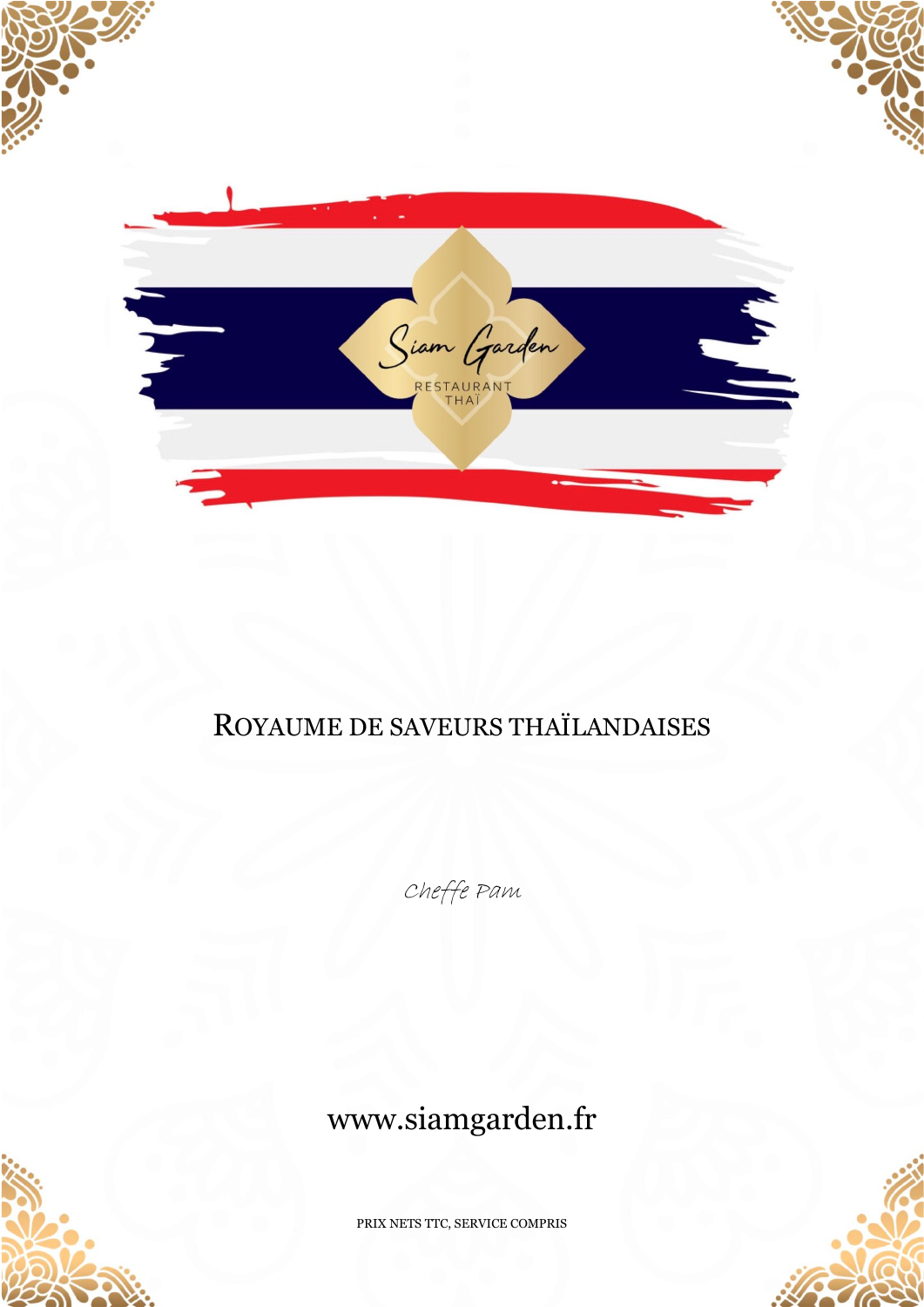



## **FORMULE DU JOUR**



#### **ENTREE DU JOUR**

SALADE DE POULET HACHÉ AUX ÉPICES ET HERBES AROMATIQUES

## **PLAT DU JOUR**

CREVETTES AU CURRY PANENG ET LAIT DE COCO, KAFFIR LIME ET CACAHUETES – RIZ JASMIN

#### **DESSERT DU JOUR**

TROPÉZIENNE PÊCHE PASSION

TOUS LES MIDIS DU MARDI AU VENDREDI

FORMULE 1 PLAT DU JOUR SEUL **15€** FORMULE 2 *(ENTREE DU JOUR* **OU** *DESSERT DU JOUR)* + PLAT DU JOUR **20€** FORMULE 3 ENTREE DU JOUR + PLAT DU JOUR + DESSERT DU JOUR **25€**

TOUS LES SOIRS DU MARDI AU JEUDI

FORMULE 1 PLAT DU JOUR SEUL **18€** FORMULE 2 *(ENTREE DU JOUR* **OU** *DESSERT DU JOUR)* + PLAT DU JOUR **23€** FORMULE 3 ENTREE DU JOUR + PLAT DU JOUR + DESSERT DU JOUR **28€**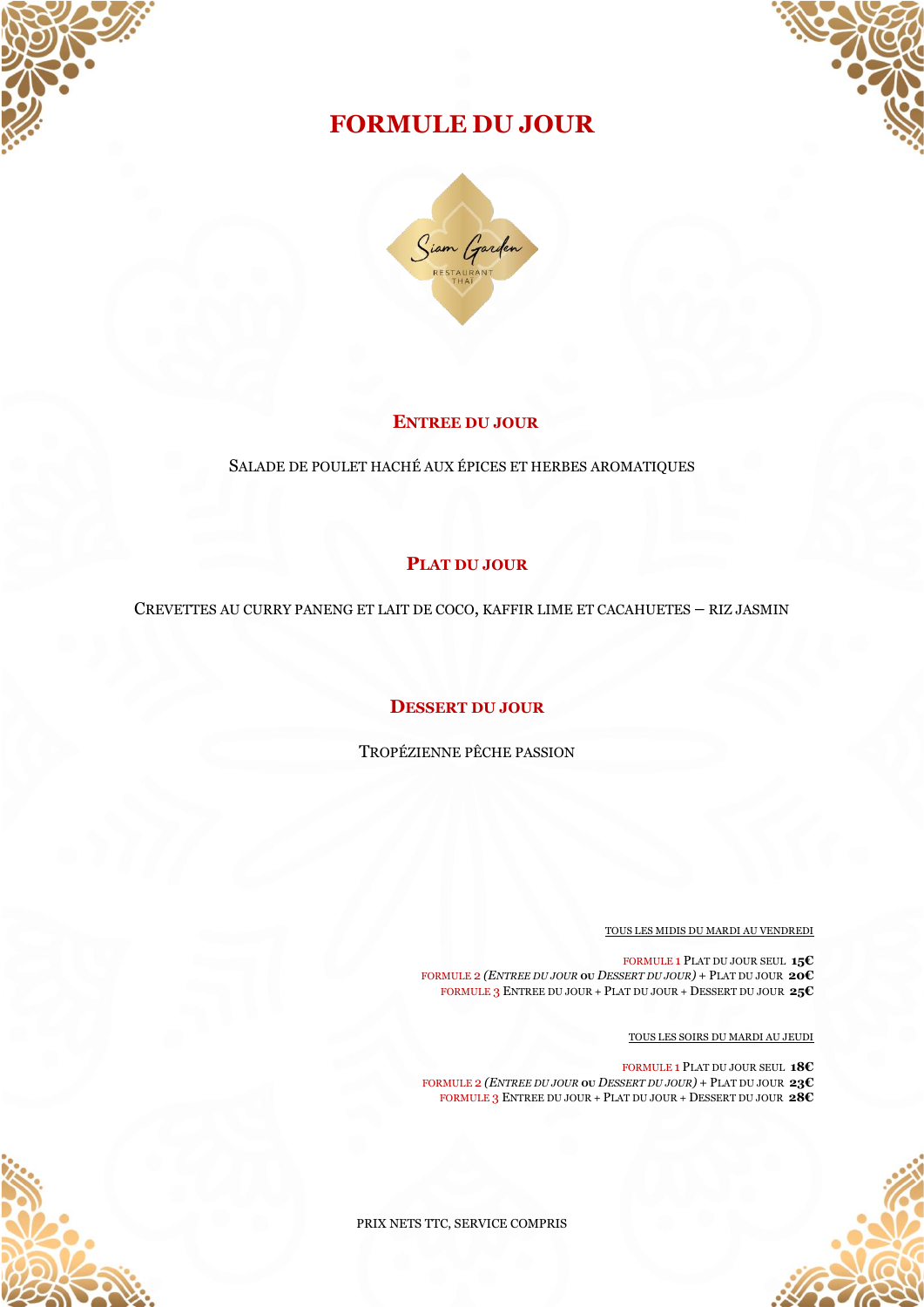



## **MENU SIAM GARDEN 39€**

#### **ENTRÉE AU CHOIX**

**SATAY KAI** 

3 BROCHETTES DE POULET MARINÉ AU SATAY SAUCE LAIT DE COCO AUX CACAHUÈTES

#### YAM SO HO PLA MEUK

FRICASSÉE DE POULPES AU POMELO ET GRENADE, CORIANDRE ET MENTHE VINAIGRETTE AU TAMARIN

#### YAM NEM KHAO THOD

SALADE DE RIZ CROUSTILLANT À LA NOIX DE COCO TORRÉFIÉE ET AU PORC FERMENTÉ, CACAHUÈTES GRILLÉES **HERBES AROMATIQUES** 

#### PLAT AU CHOIX

**MASSAMAN KAI** 

SUPRÊME DE VOLAILLE AU GINGEMBRE ET CITRONNELLE, SAUCE CURRY MASSAMAN AU LAIT DE COCO **RIZ JASMIN** 

#### **HOR MOK PLA**

PAPILLOTE DE POISSON AUX HERBES ET EPICES AROMATIOUES CUIT VAPEUR DANS UNE FEUILLE DE BANANIER **RIZ JASMIN** 

#### **KENG PHET BEHT YANG**

FILET DE CANARD LAQUE AU CURRY ROUGE ET LAIT DE COCO, ANANAS ET FEUILLES DE KAFFIR LIME **RIZ JASMIN** 



**DESSERT AU CHOIX SUR LA CARTE**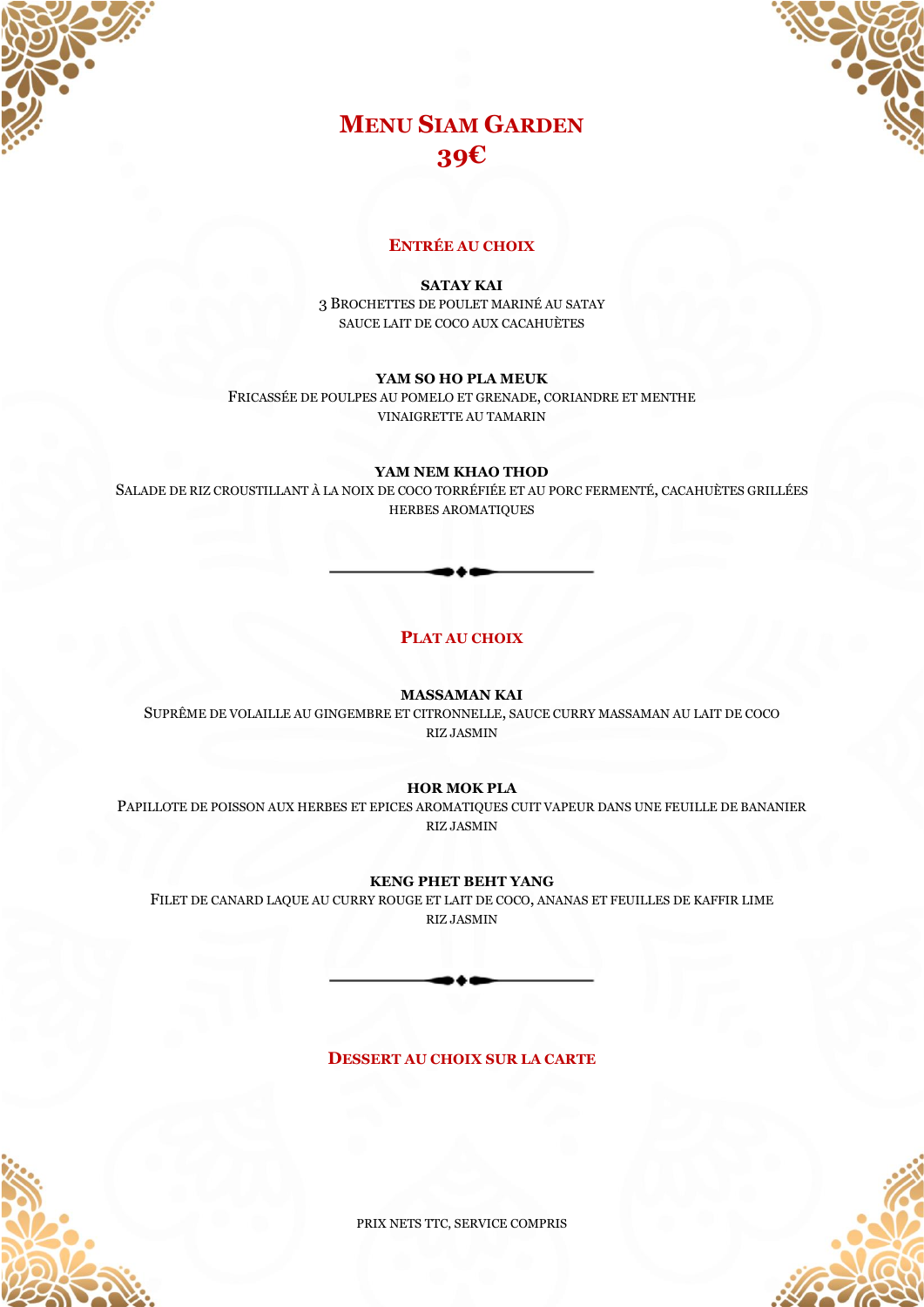



#### **YAM SO HO PLA MEUK**

FRICASSÉE DE POULPES AU POMELO ET GRENADE, CORIANDRE ET MENTHE VINAIGRETTE AU TAMARIN **12.00€**

#### **YAM NEM KHAO THOD**

SALADE DE RIZ CROUSTILLANT À LA NOIX DE COCO TORRÉFIÉE ET AU PORC FERMENTÉ, CACAHUÈTES GRILLÉES HERBES AROMATIQUES **12.00€**

#### **SATAY KAI**

3 BROCHETTES DE POULET MARINÉ AU SATAY SAUCE LAIT DE COCO AUX CACAHUÈTES **12.00€**

#### **SOM TAM KUNG**

SALADE DE PAPAYE VERTE AUX CREVETTES SÉCHÉES D'EAU DOUCE, CACAHUÈTES GRILLÉES, GRATONS DE PORC VINAIGRETTE AU TAMARIN **15.00€**

\*\*\*

#### **PLANCHE D'ASSORTIMENT -** *A PARTAGER* *POUR 2 PERSONNES* **20.00€**

2 Rouleaux de légumes frits « *POH PIA* » 2 Tempuras de crevette au panko « *KUNG SHUP* » 2 Brochettes de poulet marinées au satay « *SATAY KAI* »

*POUR 3 PERSONNES* **30.00€**

3 Rouleaux de légumes frits « *POH PIA* » 3 Tempuras de crevette au panko « *KUNG SHUP* » 3 Brochettes de poulet marinées au satay « *SATAY KAI* »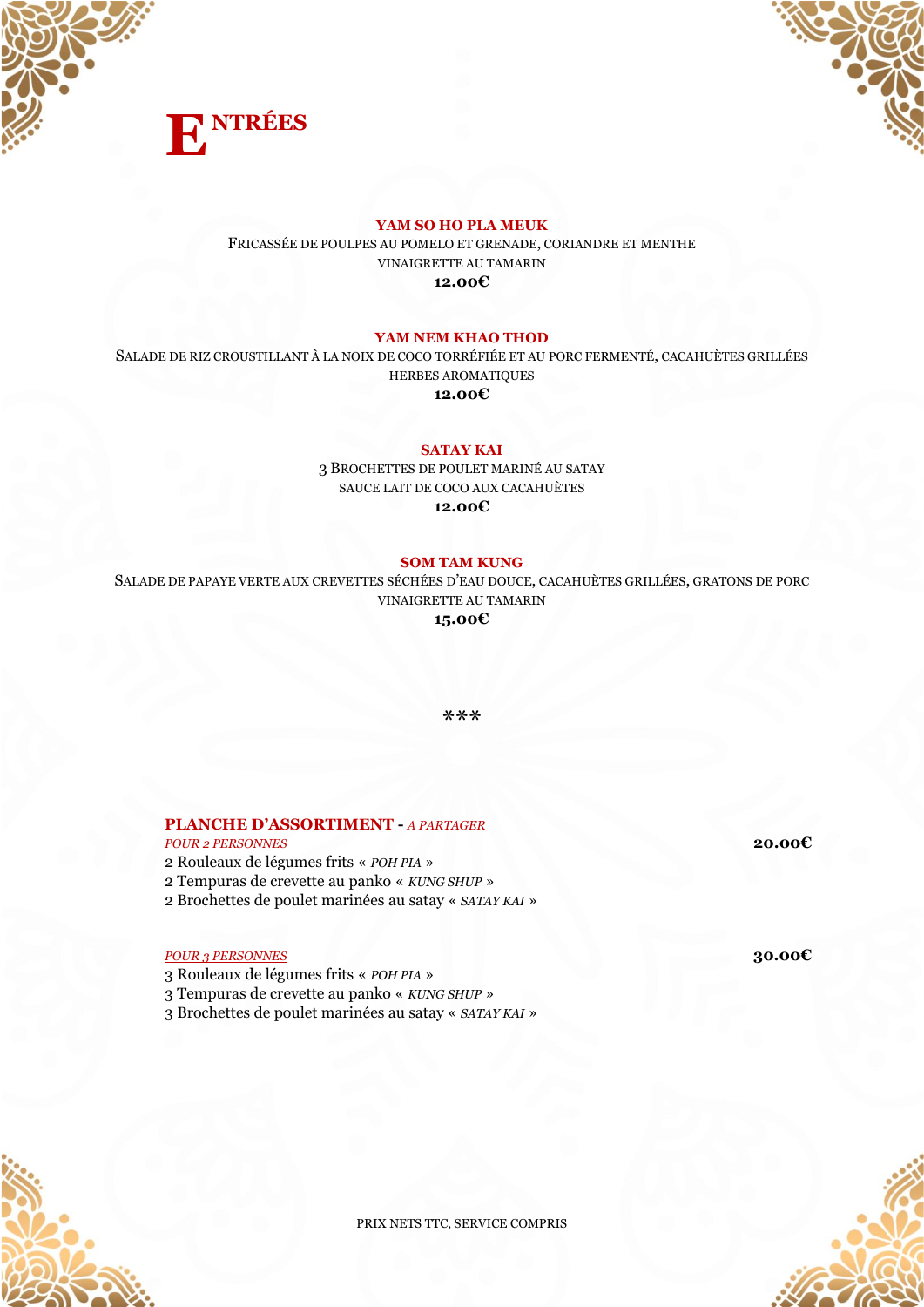



#### **KENG PHET PHAK**

POÊLÉE DE LÉGUMES AU CURRY ROUGE ET LAIT DE COCO, BASILIC THAÏ RIZ JASMIN **15.00€**

#### **HOR MOK PLA**

PAPILLOTE DE POISSON AUX EPICES ET HERBES AROMATIQUES CUIT VAPEUR DANS UNE FEUILLE DE BANANIER RIZ JASMIN **21.00€**

**MASSAMAN KAI**

SUPRÊME DE VOLAILLE AU GINGEMBRE ET CITRONNELLE, SAUCE CURRY MASSAMAN AU LAIT DE COCO RIZ JASMIN **21.00€**

#### **KENG PHET BEHT YANG**

FILET DE CANARD LAQUE AU CURRY ROUGE ET LAIT DE COCO, ANANAS ET FEUILLES DE KAFFIR LIME RIZ JASMIN **21.00€**

#### **KENG KIEW WAN KUNG**

GAMBAS SAUVAGES GÉANTES SEA TIGER AU CURRY VERT ET LAIT DE COCO, BASILIC THAÏ RIZ PARFUMÉ AU BOUILLON DE POULE **35.00€**

#### **LES LARMES DU TIGRE**

BAVETTE D'ALOYAU DE BŒUF MARINÉ, SAUCE AU PIMENT DOUX ET CORIANDRE, POÊLÉE DE SHIITAKE RIZ PARFUMÉ AU BOUILLON DE POULE **25.00€**

*OPTION WAGYU SELON DISPONIBILITE : 59€*

*AUTRES ACCOMPAGNEMENTS EN SUPPLÉMENT :*

- $\bullet$  *RIZ GLUANT* + 3.00 $\epsilon$
- ❖ *RIZ PARFUME AU BOUILLON DE POULE + 3.00€*
- ❖ *LEGUMES SAUTES + 5.00€*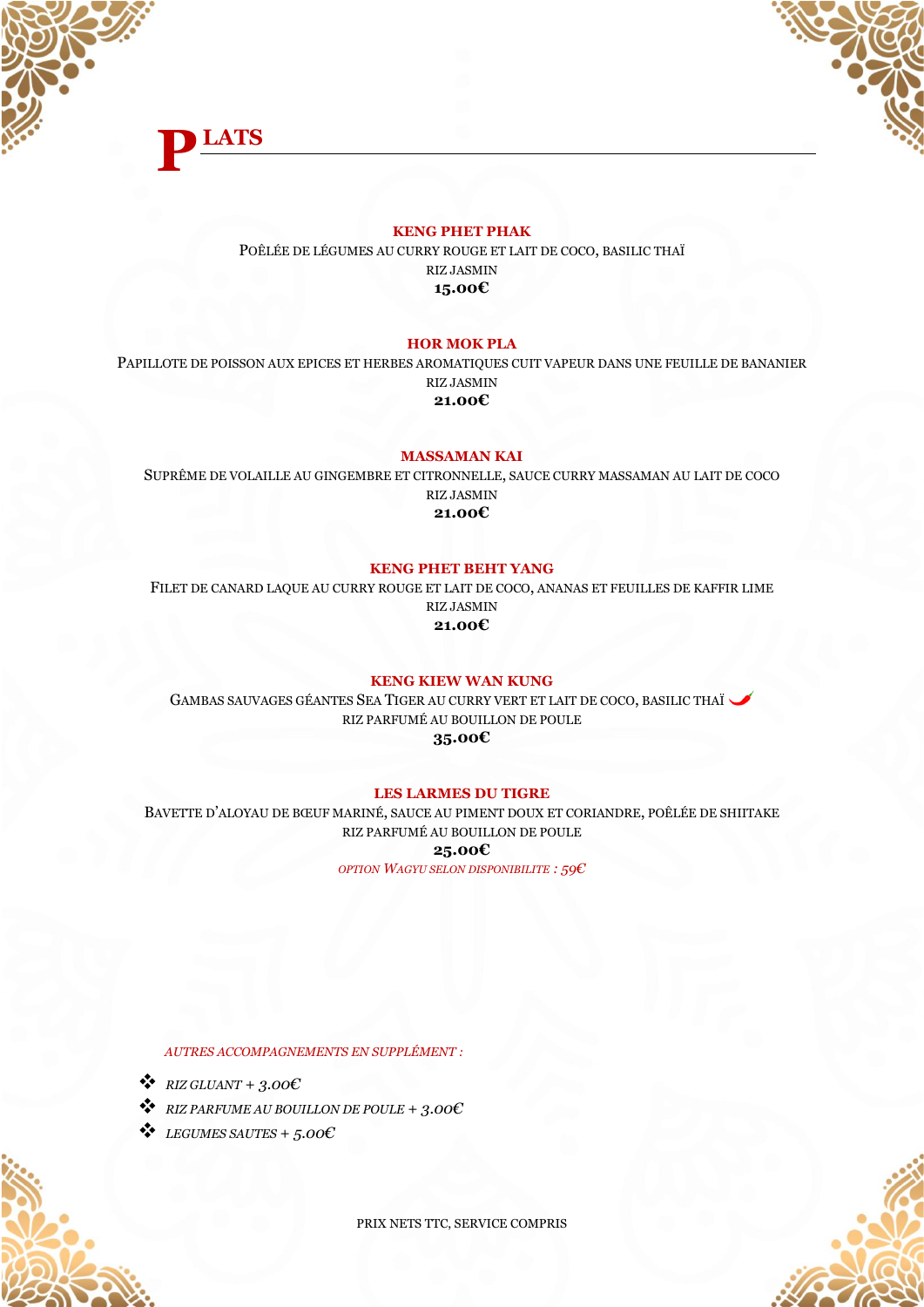



#### **DESSERT DU JOUR 8.00€**

#### **DOME COCO AU CŒUR PASSION ET HIBISCUS 10.00€**

## **TARTE A LA MANGUE MERINGUÉE AUX ZESTES DE COMBAVA 10.00€**

### **PROFITEROLE AU SÉSAME, CHANTILLY AU PANDAN, CHOCOLAT NOIR 10.00€**

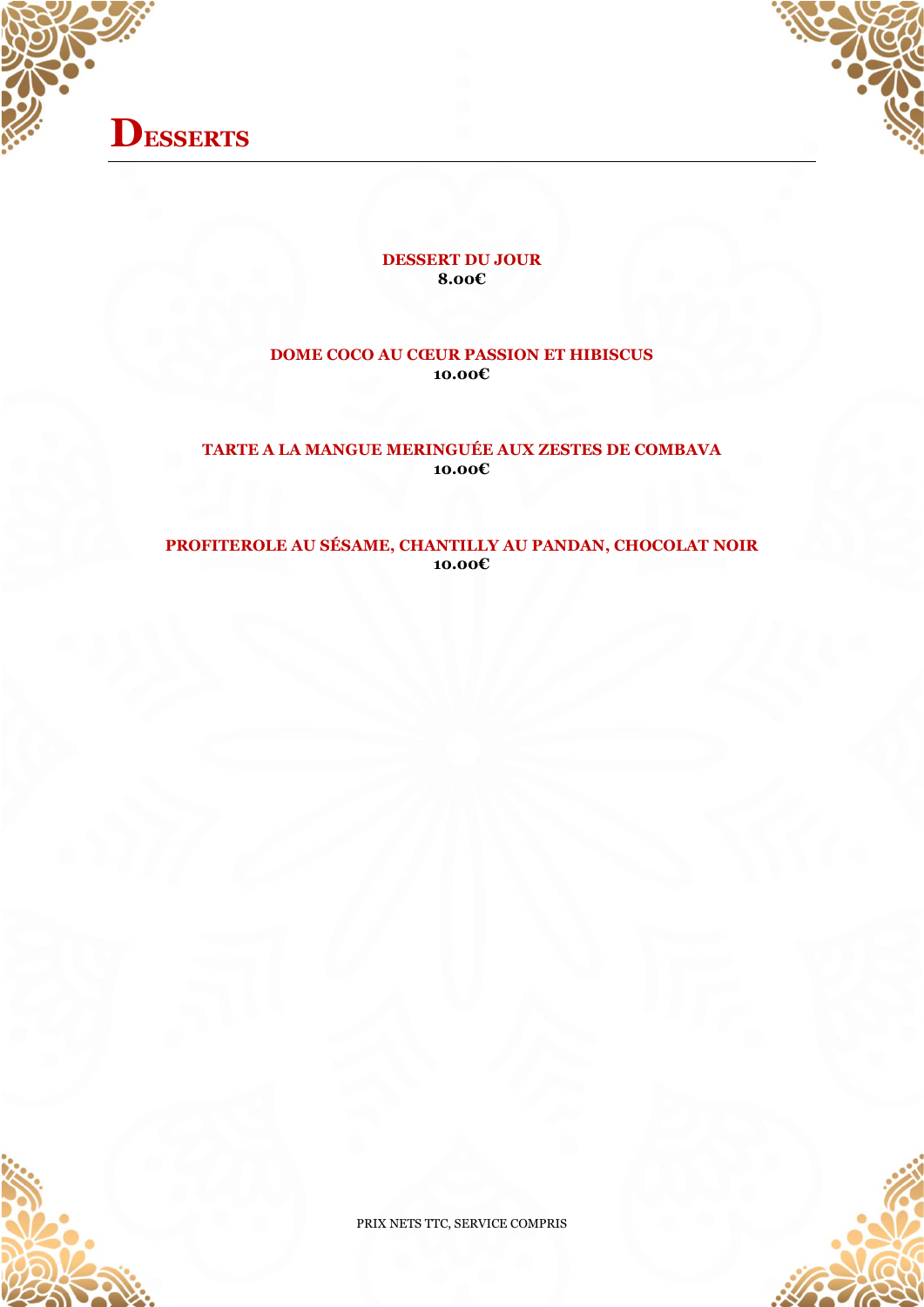

*CHAMPAGNE A LA COUPE 12cl*

10€ **CHAMPAGNE SÉLECTION**

*VIN ROSÉ AU VERRE 12cl*

6€ **ROSÉ SÉLECTION**

*VIN BLANC AU VERRE 12cl*

- 6€ **VIOGNIER SÉLECTION**
- 6€ **UBY TORTUE** MOELLEUX *IGP C. DE GASCOGNE - Domaine Uby*

8€ **CHARDONNAY** *IGP ARDECHE* **2019** - *L. Latour*

#### *VIN ROUGE AU VERRE 12cl*

- 6€ **SYRAH SÉLECTION**
- 8€ **MONT-ROUSSET** *AOP CROZES- HERMITAGE* **2019** *- Domaine Les Chenêts*
- 10€ **SAINT-JOSEPH** *AOP* **2020** *Famille Rouvière*
- 10€ **GIVRY** *AOP* **2019**  *P. Lemonde*

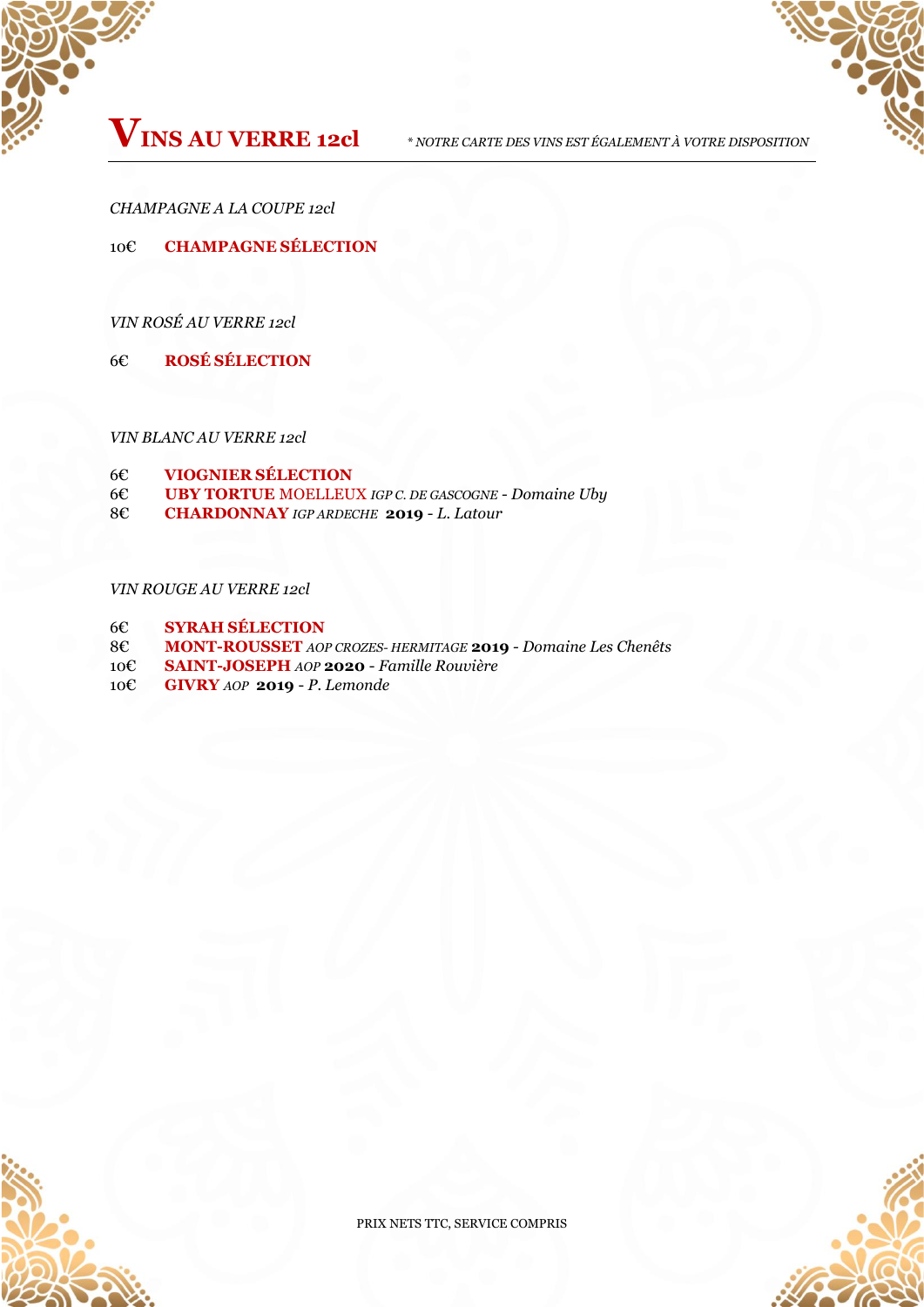## **PERITIFS & DIGESTIFS A**

- € **COCKTAIL MAISON** (base champagne et jus de litchi) 12cl
- € **KIR ROYAL** 12cl
- 7€ **KIR** 12cl
- 7€ **RICARD** 6cl
- 7€ **MARTINI** *ROUGE OU BLANC* 6cl
- 7€ **GET 27** 6cl
- 7€ **BAILEYS** 6cl

#### COGNAC & ARMAGNAC 4cl

- € **NAUD XO** *COGNAC* 55°
- € **TARIQUET VSOP** *BAS-ARMAGNAC* 40°
- € **TARIQUET LE LEGENDAIRE HORS D'ÂGE** *BAS-ARMAGNAC* 42°
- € **TARIQUET PURE FOLLE BLANCHE 15 ans** *BAS-ARMAGNAC* 47.2°

PRIX NETS TTC, SERVICE COMPRIS

#### LIQUEUR ET EAU DE VIE 4cl

- 8€ **DISTILLERIE PASCAL NALIN** *POIRE WILLIAM'S* 45°
- 8€ **DISTILLERIE PASCAL NALIN** *MIRABELLE* 45°
- € **ITALICUS** *LIQUEUR DE BERGAMOTTE* 20°
- € **NAPOLEON** *LIQUEUR DE MANDARINE* 40°
- € **LES PÈRES CHARTREUX** *VERTE* 55°
- € **LES PÈRES CHARTREUX** *JAUNE* 43°
- € **LES PÈRES CHARTREUX** *V.E.P VERTE* 54°

€ **TAKETSURU** NIKKA *(JAPON)* 43° *PURE MALT* € **YOICHI** NIKKA *(JAPON)* 45° *SINGLE MALT*

€ **PEARSE 12 ans** *(IRELANDE)* 43° *SINGLE MALT*

€ **THE YAMAZAKI** SUNTORY *(JAPON)* 43° *SINGLE MALT* € **HIBIKI HARMONY** SUNTORY *(JAPON)* 43° *BLENDED*

€ **THE MACALLAN 12 ans** *(ECOSSE)* 40° *SINGLE MALT* € **THE BALVENIE 14 ans** *(ECOSSE)* 43° *SINGLE MALT*

#### RHUM 4cl

WHISKY 4cl

- € **CENTENARIO 20** *(COSTA RICA)* 40°
- € **OPTHIMUS 15** *(R. DOMINICAINE)* 40°
- 
- 
- € **PLANTATION XO** *(BARBADOS)* 40°
- 
- € **DICTADOR 20** *(COLOMBIE)* 40°
- € **ZACAPA 23** *(GUATEMALA)* 40°
- 
- 
- 
- 
- 
- 
- 
- 
- 
- 
- 
- 
- 
- 
- 
- 
- 
- 
- 
- 
- 
- 
- 
- 
- 
- 
- 
- 
- 
- 
- 
- 
- 
- 
- 
- 
- 
- 
- 
- 
- 
-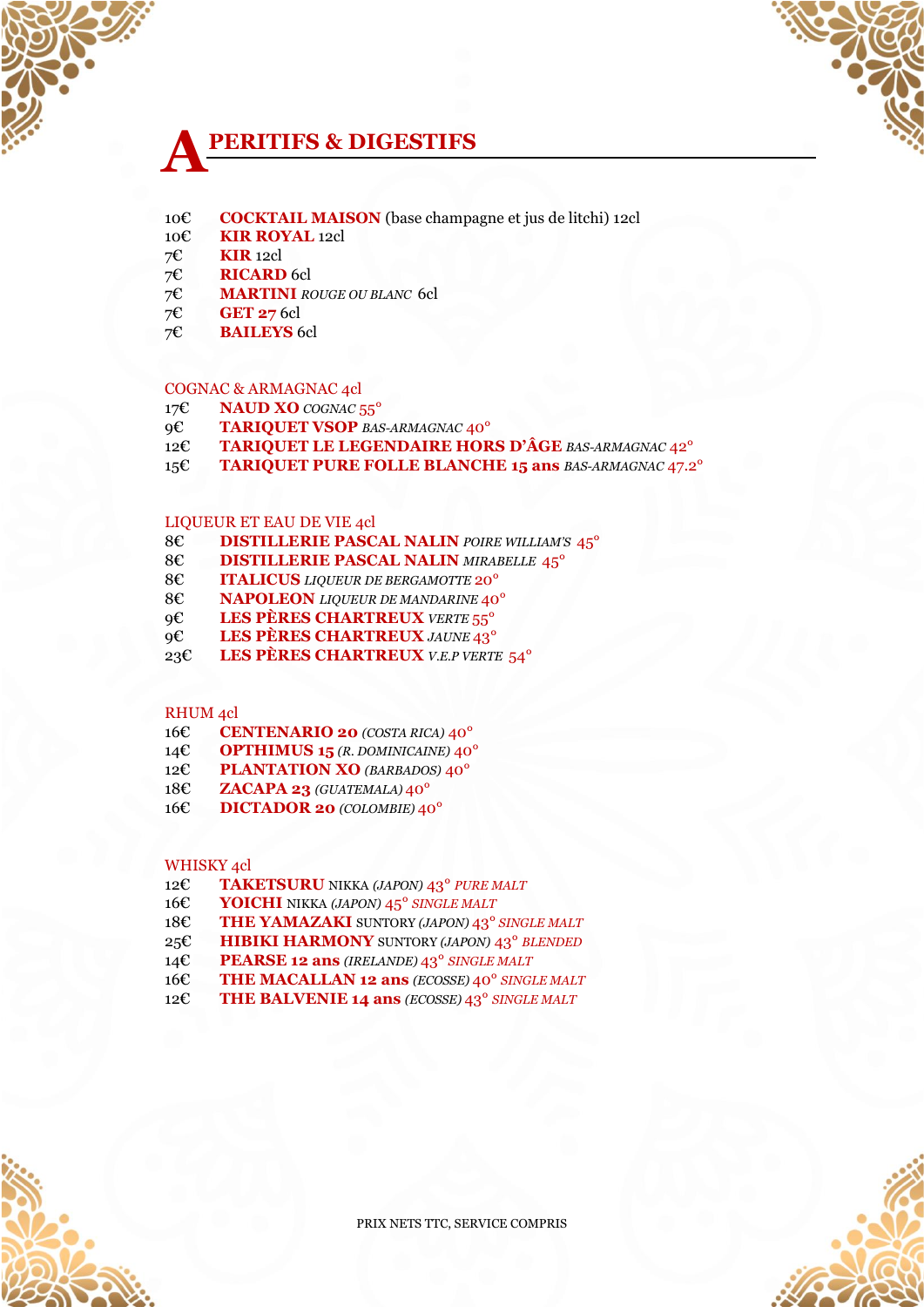# **IERES** 33CL  **B**

- 6€ **SINGHA / CHANG** 5° *(BLONDE / THAÏLANDE)*
- 7€ **LA BLANCHE** 4,7° *(BRASSERIE DU MONT-BLANC) élue meilleure bière blanche au monde*
- 7€ **LA ROUSSE** 6,5° *(BRASSERIE DU MONT-BLANC) élue meilleure bière ambrée au monde*

# **OISSONS B**

4.00€ **EVIAN** OU **SAN PELLEGRINO** 50cl 7.00€ **EVIAN**OU **SAN PELLEGRINO** 1L 4.00€ **COCA-COLA** OU **COCA-COLA ZERO** 33cl 4.00€ **SCHWEPPES AGRUMES** OU **TONIC** 25cl 4.00€ **ICE-TEA** 25cl 4.00€ **JUS DE FRUITS** 20cl 3.00€ **SIROP / DIABOLO** 25cl 4.50€ **THE / INFUSION** 2.50€ **CAFÉ**